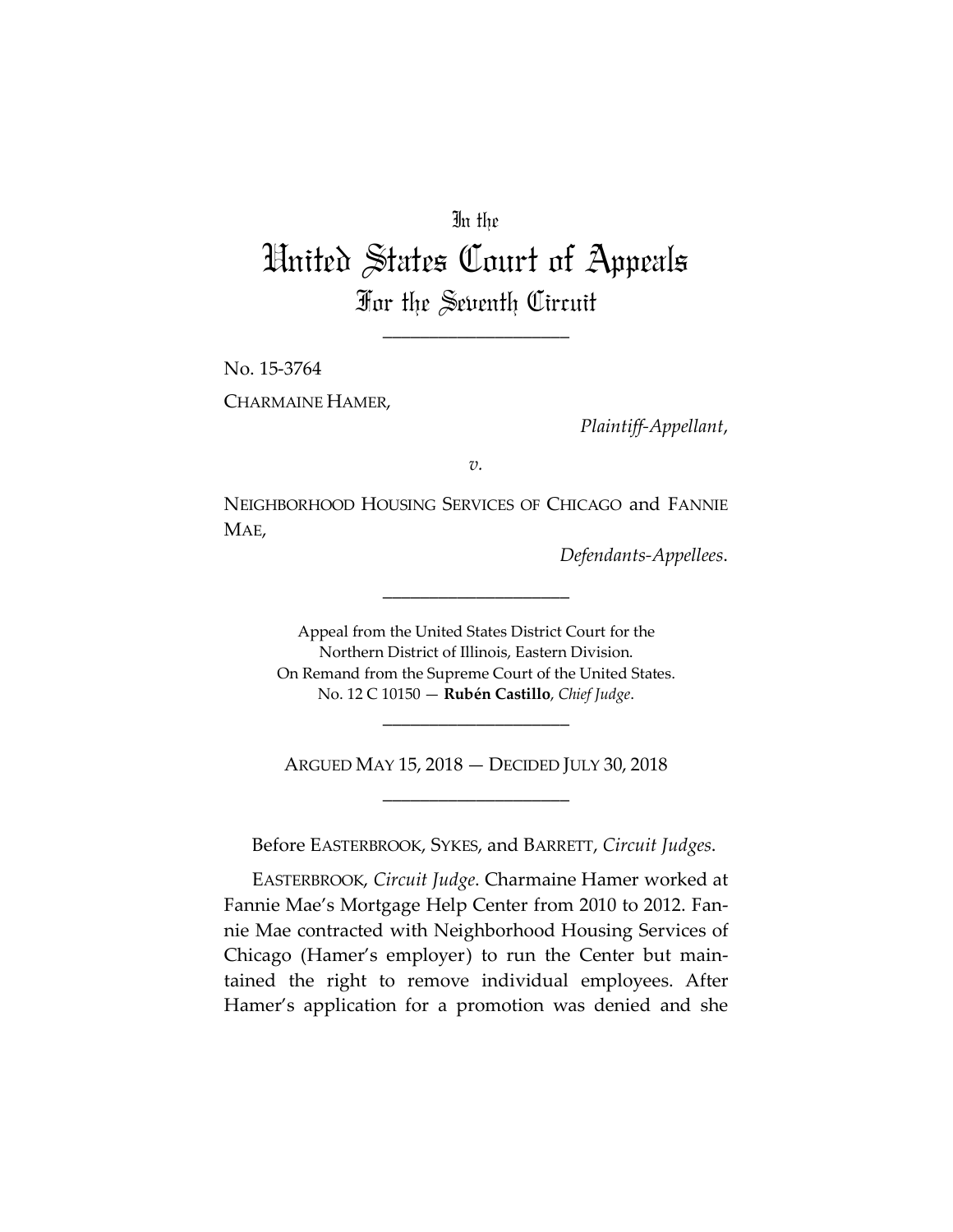was removed from the Center, she sued both Neighborhood Housing and Fannie Mae for discrimination and retaliation under Title VII of the Civil Rights Act of 1964, 42 U.S.C. §§ 2000e to 2000e–17, and the Age Discrimination in Employment Act, 29 U.S.C. §§ 621–34. The district court granted summary judgment in the defendants' favor, and Hamer appealed the retaliation claims.

A statute requires notices of appeal to be filed within thirty days after entry of judgment but provides that district courts may "extend the time for appeal upon a showing of excusable neglect or good cause." 28 U.S.C. §2107. This statute does not set a limit on extensions' length, but the rule implementing the statute provides that "[n]o extension under this Rule 4(a)(5) may exceed 30 days after the prescribed time or 14 days after the date when the order granting the motion is entered, whichever is later." Fed. R. App. P.  $4(a)(5)(C)$ .

On September 14, 2015, the district court entered summary judgment in favor of defendants. On October 8 Hamer's counsel submitted a motion to withdraw and to extend the time for appeal by 60 days (to December 14), to give Hamer time to acquire new counsel. The district court granted the motion, despite Rule  $4(a)(5)(C)$ , and Hamer filed her notice of appeal *pro se* on December 11—within the time erroneously allowed but outside the maximum under Rule  $4(a)(5)(C)$ . None of the litigants appears to have given any thought to the violation of Rule 4 until this court, on review of the docketing statements, ordered the parties to submit jurisdictional memoranda on the timeliness issue.

This court dismissed Hamer's appeal, concluding that the time limit imposed by Rule  $4(a)(5)(C)$  is jurisdictional. 835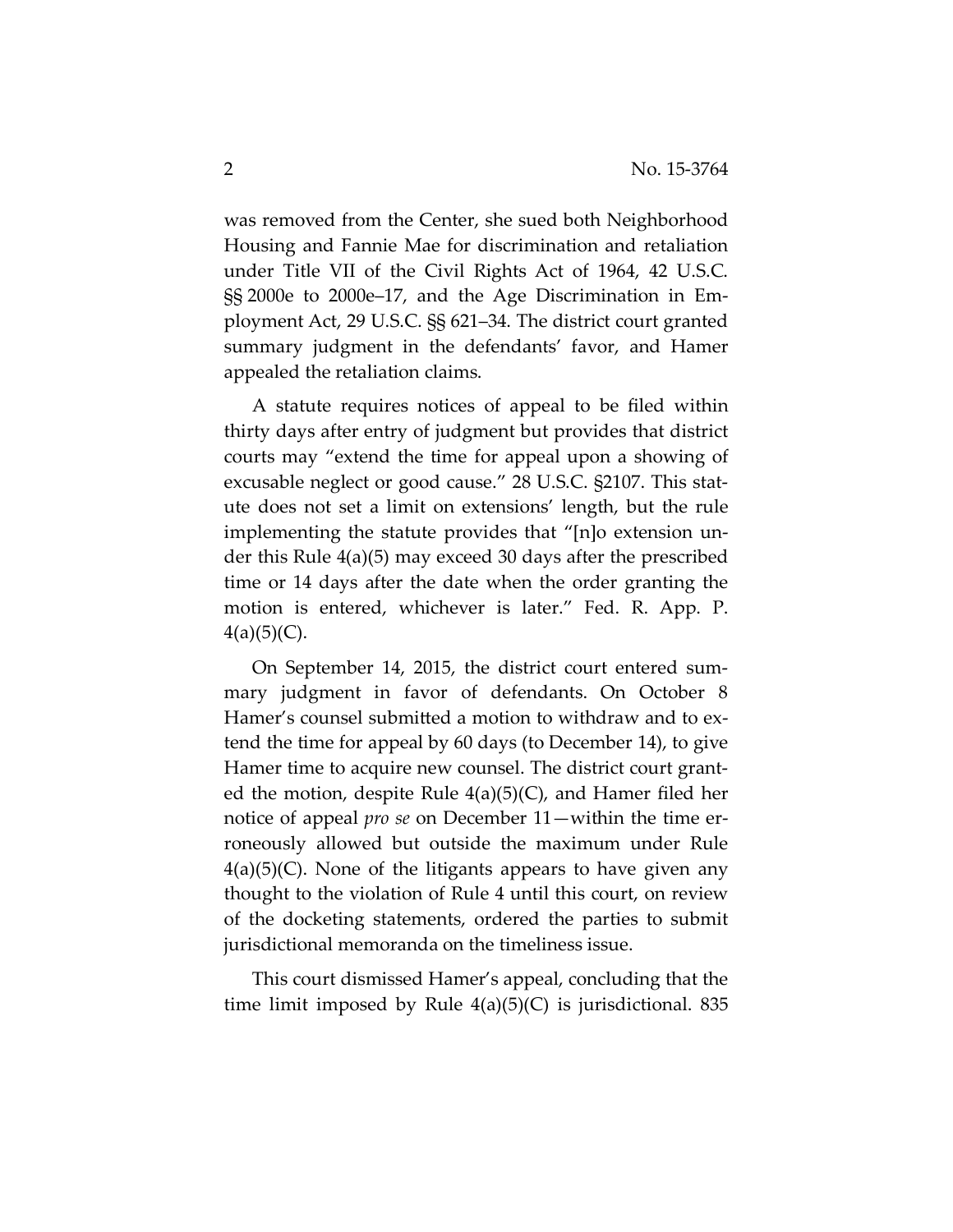F.3d 761 (7th Cir. 2016). The Supreme Court vacated that decision, holding that statutory time limits are jurisdictional but that those imposed by rule are not—though they remain mandatory if properly invoked. 138 S. Ct. 13 (2017). See also *Bowles v. Russell*, 551 U.S. 205 (2007). We must now decide whether defendants properly invoked Rule  $4(a)(5)(C)$  and, if not, must reach the merits.

Hamer contends that the defendants may not now challenge her appeal as untimely because they failed either to appeal from the district court's order granting the extension or to cross-appeal from the judgment. An appeal is necessary when a party seeks to attack the judgment in a way that either expands its own rights or narrows the rights of its opponent. *United States v. American Railway Express Co.*, 265 U.S. 425, 435 (1924); *Massachusetts Mutual Life Insurance Co. v. Ludwig*, 426 U.S. 479 (1976); Robert L. Stern, *When to Cross-Appeal or Cross-Petition—Certainty or Confusion?*, 87 HARV. L. REV. 763 (1974). Defendants are not seeking to alter the judgment, so they did not need to appeal. This conclusion aligns us with the Tenth Circuit, *United States v. Madrid*, 633 F.3d 1222 (10th Cir. 2011), although the Third and Sixth Circuits have held otherwise. *Amatangelo v. Donora*, 212 F.3d 776 (3d Cir. 2000); *United States v. Burch*, 781 F.3d 342 (6th Cir. 2015). Our conclusion also is in line with the Supreme Court's rule that an appellee seeking to defend a judgment "may, without taking a cross-appeal, urge in support of [it] any matter appearing in the record, although his argument may involve an attack upon the reasoning of the lower court or an insistence upon matter overlooked or ignored by it." *American Railway Express*, 265 U.S. at 435.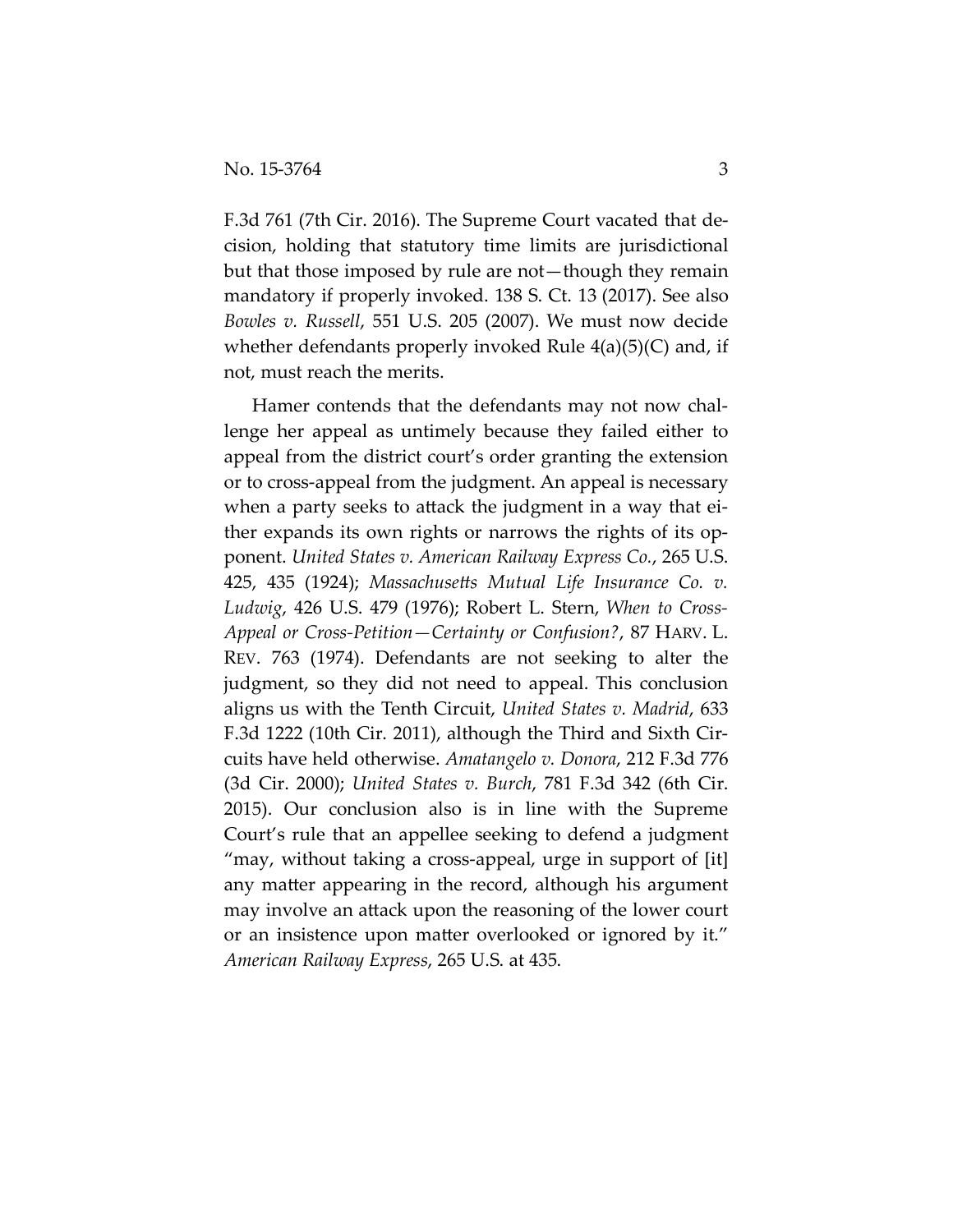Hamer's argument that defendants forfeited the timeliness issue by not protesting in the district court likewise goes nowhere. Because the district judge granted the motion for extension immediately, defendants could not oppose it before the judge acted. And it is never necessary to remonstrate with a judge after an order has been entered. Motions for reconsideration are discretionary, not obligatory. See Fed. R. Civ. P. 46 ("A formal exception to a ruling or order is unnecessary.").

The contention that the defendants waived any challenge to the timeliness of Hamer's appeal by saying in their docketing statement that the notice of appeal was "timely" requires more discussion. Under the heading "Appellate Court Jurisdiction", the docketing statement declares that "Plaintiff-Appellant filed a timely Notice of Appeal" and under the heading "The Date of Entry of the Judgment Sought to be Reviewed" that "Plaintiff-Appellant timely filed a Notice of Appeal". Defendants argue that language in docketing statements cannot waive or forfeit a right and that, by addressing the timeliness issue—in response to this court's order—before the merits, they have preserved the argument.

Mandatory claim-processing rules, "[i]f properly invoked, … must be enforced, but they may be waived or forfeited." 138 S. Ct. at 17. Since the Supreme Court's clarification that time limits imposed by federal rules that do not have a statutory basis are claim-processing rules, *Kontrick v. Ryan*, 540 U.S. 443 (2004), this court has held that the limit in Rule 4(b) for criminal appeals will not be enforced if waived. See *United States v. Neff*, 598 F.3d 320, 323 (7th Cir. 2010). Treating timeliness under Rule 4(a)(5)(C) identically respects "the principle of party presentation so basic to our system of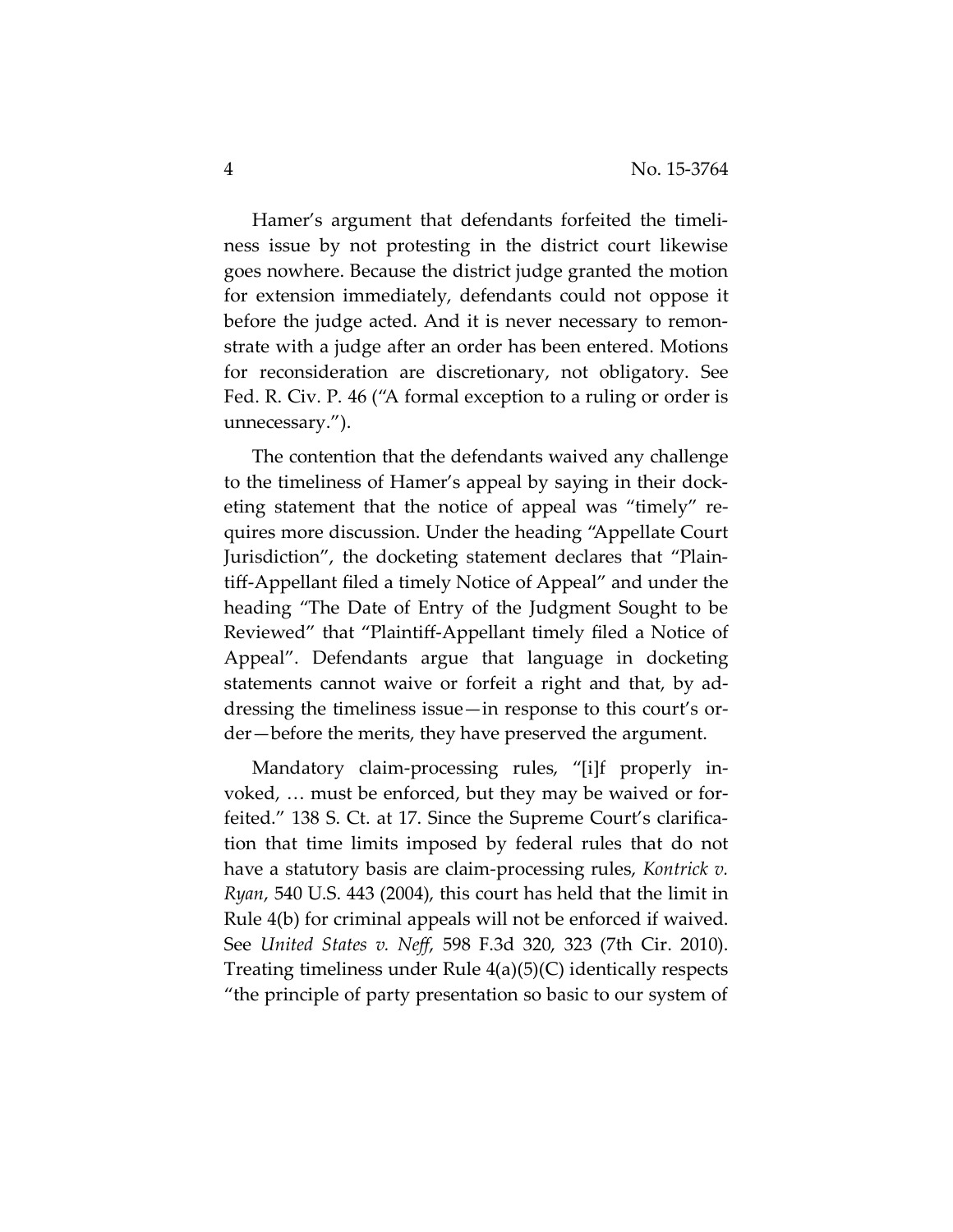adjudication." *Arizona v. California*, 530 U.S. 392, 413 (2000). See also *Greenlaw v. United States*, 554 U.S. 237, 243–44 (2008).

We have found scant authority on docketing statements in general, and we have not located any authority from any circuit on whether representations within docketing statements can constitute waivers. Defendants point to local rules and cases from other circuits that characterize docketing statements as preliminary, nonbinding documents. As defendants observe, however, "a docketing statement is a creature of a court's local rules," and this court is not bound by other courts' pronouncements on the effect of docketing statements that differ from ours. Many courts of appeals require docketing statements, but the Seventh Circuit may be unique in requiring them to take the form of prose paragraphs rather than responses to a printed form.

Docketing statements serve several important functions in this court. They form part of the "short record" that senior court staff reviews "[i]n an effort to uncover jurisdictional defects very early in the appellate process". See *Practitioner's Handbook for Appeals to the United States Court of Appeals for the Seventh Circuit* 19 (2017 ed.). The court also uses docketing statements to determine "whether an appeal is related to other appeals, where an incarcerated party is housed, and who current public officials are in official capacity suits". *Id.* at 119. We require docketing statements to contain all information that Fed. R. App. P. 28 requires in jurisdictional statements. Circuit R. 3(c). Docketing statements are always required of an appellant, but an appellee need submit a docketing statement only if the appellant's is not "complete and correct".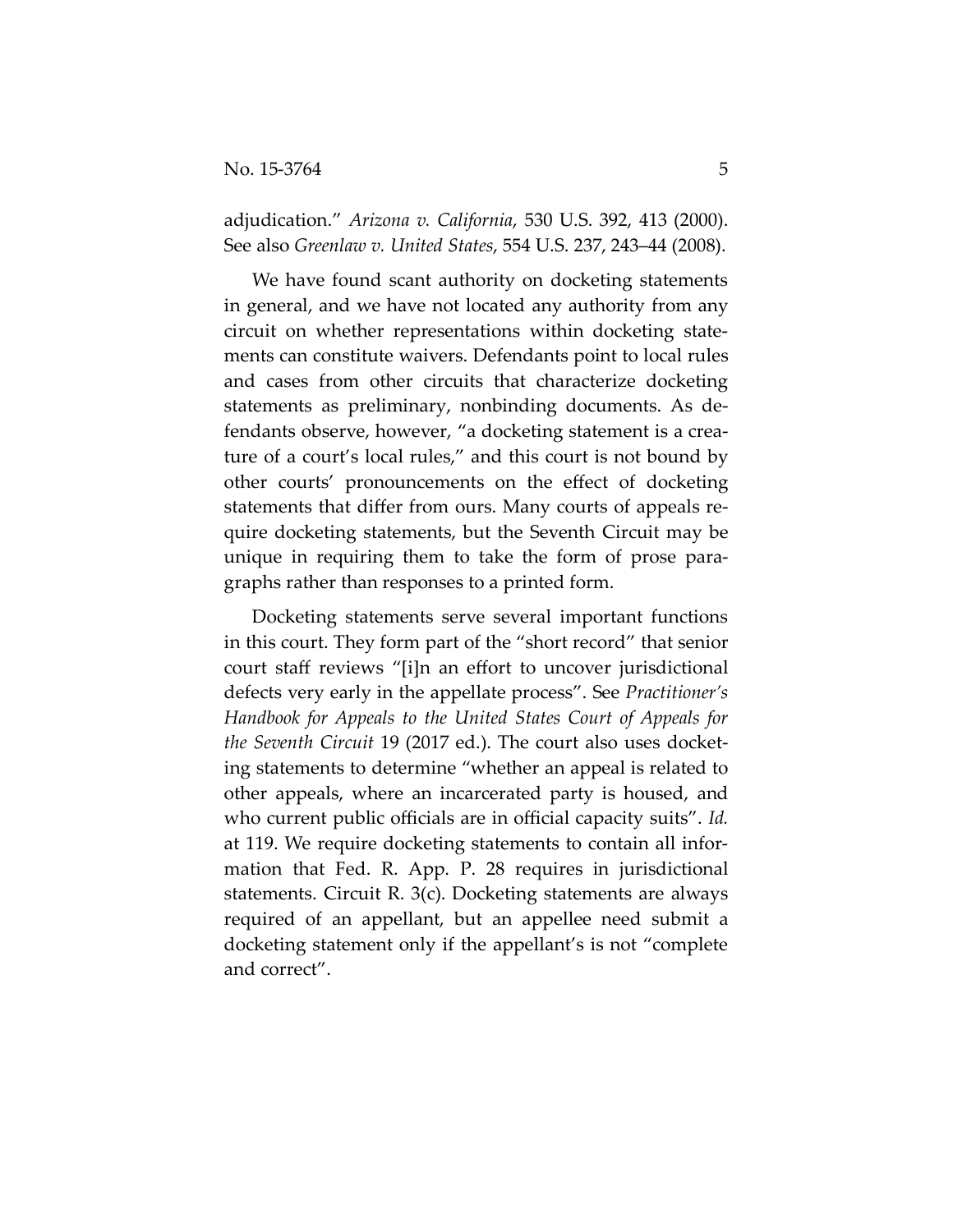The fact that some information required in docketing statements relates to subject-matter jurisdiction—a topic that cannot be waived—does not imply that pronouncements within docketing statements on other topics can never waive a right under a claim-processing rule. This court has emphasized the importance of docketing statements. *United States v. Lloyd*, 398 F.3d 978, 980–81 (7th Cir. 2005); *Baez-Sanchez v. Sessions*, 862 F.3d 638, 639 (7th Cir. 2017) (Wood, C.J., in chambers). And we enforce our requirements in a manner calculated to induce compliance. See, e.g., *BondPro Corp. v. Siemens Power Generation, Inc.*, 466 F.3d 562 (7th Cir. 2006) (penalizing failures to comply with jurisdictional-statement requirements). Giving an affirmative statement the same effect whether it is made in a docketing statement, in the argument section of a brief, or at oral argument creates an incentive for litigants and lawyers to take the rules and their representations to this court seriously.

Defendants aren't helped by cases holding that litigants may raise in their briefs issues that were not in their docketing statements. That substantive arguments are not forfeited by omission from a docketing statement does not bear on whether they can be waived by language *included* in a docketing statement. Rights under nonjurisdictional rules, we therefore hold, can be waived in docketing statements.

In holding so, we are not the first court of appeals to give language contained in a docketing statement effect on a matter other than subject-matter jurisdiction: Several courts have looked to information included in docketing statements to supplement otherwise-insufficient notices of appeal. *Díaz Aviation Corp. v. Airport Aviation Services, Inc.*, 716 F.3d 256, 261–63 (1st Cir. 2013); *Haney v. Addison*, 175 F.3d 1217, 1219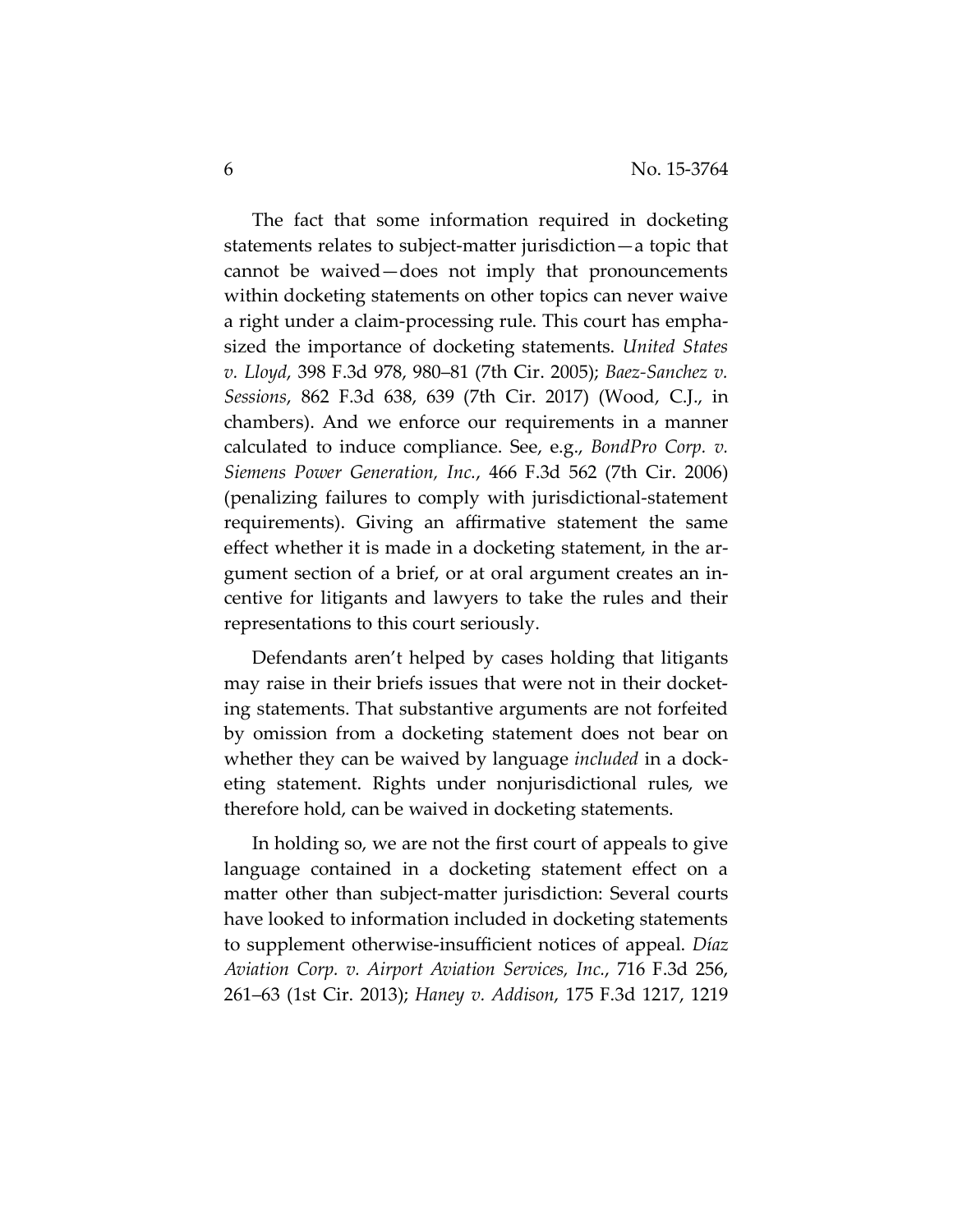(10th Cir. 1999); *Small Business in Telecommunications v. FCC*, 251 F.3d 1015, 1020–21 (D.C. Cir. 2001). And the Fourth Circuit has looked to the list of issues in a docketing statement, among other things, to find that a party was aware of an argument, then intentionally abandoned it by omitting it from the appellate brief. *South Atlantic Limited Partnership of Tennessee, LP v. Riese*, 356 F.3d 576, 587 (4th Cir. 2004).

So the question now is whether the declarations in defendants' docketing statement constitute waivers. They take the traditional form of a waiver: affirmative statements that Hamer's appeal is "timely". Defendants contend, however, that because docketing statements pertain primarily to jurisdiction, the two relevant sentences assert only that the appeal was timely in a *jurisdictional* sense, while reserving the right to challenge *nonjurisdictional* timeliness. Yet both sentences are unconditional statements that the appeal is timely. Defendants could have included a caveat that they were discussing only jurisdictional timeliness, but they didn't. The common-sense meaning of defendants' affirmative statements: the appeal is timely, period.

Defendants argue that Circuit Rule 3(c)'s imperative that appellees supplement appellants' docketing statements that are not "complete and correct"—does not encompass a duty to identify nonjurisdictional defects. But "complete and correct" doesn't mean "complete and correct on jurisdictional matters alone." And even if defendants' reading of Rule 3(c) were correct, language doesn't fall into a safe haven from waiver merely because it is included at a litigant's discretion.

Waiver is an "intentional relinquishment or abandonment of a known right". *Johnson v. Zerbst*, 304 U.S. 458, 464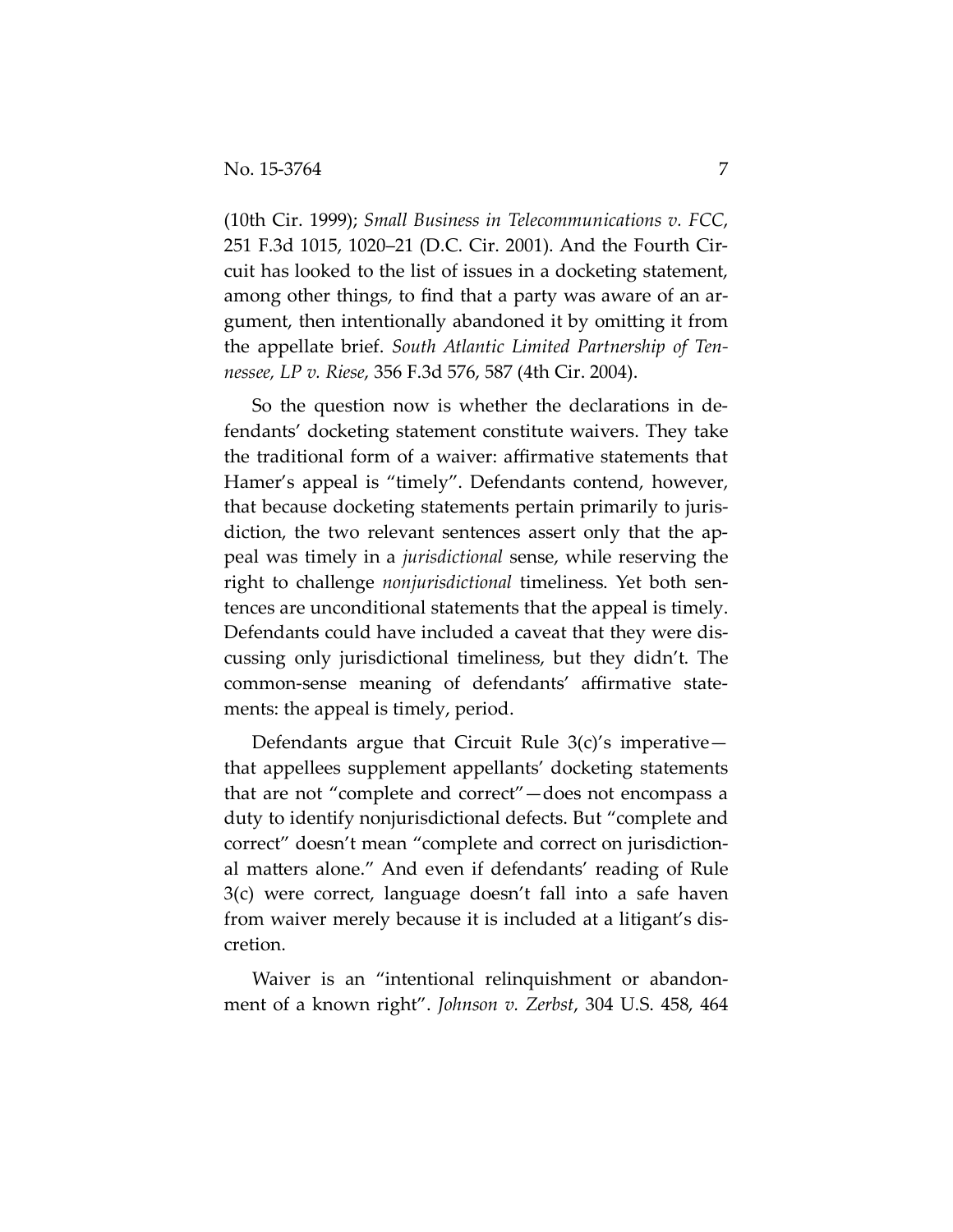$(1938)$ . But courts look to litigants' (and their attorneys') words and actions as objective manifestations, rather than asking what parties were thinking when they said or did something. See, e.g., *United States v. Fuentes*, 858 F.3d 1119, 1121 (7th Cir. 2017); *United States v. Ford*, 798 F.3d 655, 660 (7th Cir. 2015). The requirement that a right be "known" in this case means only that defendants had to know that timeliness matters. Cf. *Iowa v. Tovar*, 541 U.S. 77, 92 (2004); *United States v. Ruiz*, 536 U.S. 622, 629 (2002). Because defendants actively asserted that the appeal was timely, they cannot now argue otherwise.

Defendants contend that, even if they waived the timeliness argument, Hamer likewise waived the benefit of that waiver. Because Hamer argued in her jurisdictional memorandum during the first round of appellate litigation that defendants "forfeited and wa[i]ved their right to motion for dismissal of case based on untimely filing of appellant's motion to appeal", this contention is unavailing. See 835 F.3d at 763 (recognizing that Hamer had argued that defendants waived the timeliness issue). So we must reach the merits of Hamer's retaliation claim.

Hamer was passed over for a promotion in February 2012 in favor of a younger, male colleague. Believing that this adverse employment action constituted age and sex discrimination, Hamer met with Linda Anderson, Neighborhood Housing's Director of Human Resources, on February 27, and discussed her intention to file a charge of discrimination with the EEOC. Anderson called Toya Glenn, Hamer's supervisor, on February 28 to discuss the reasons that Hamer was not offered the promotion. On March 1, Anderson emailed Robin Coffey, Neighborhood Housing's Assistant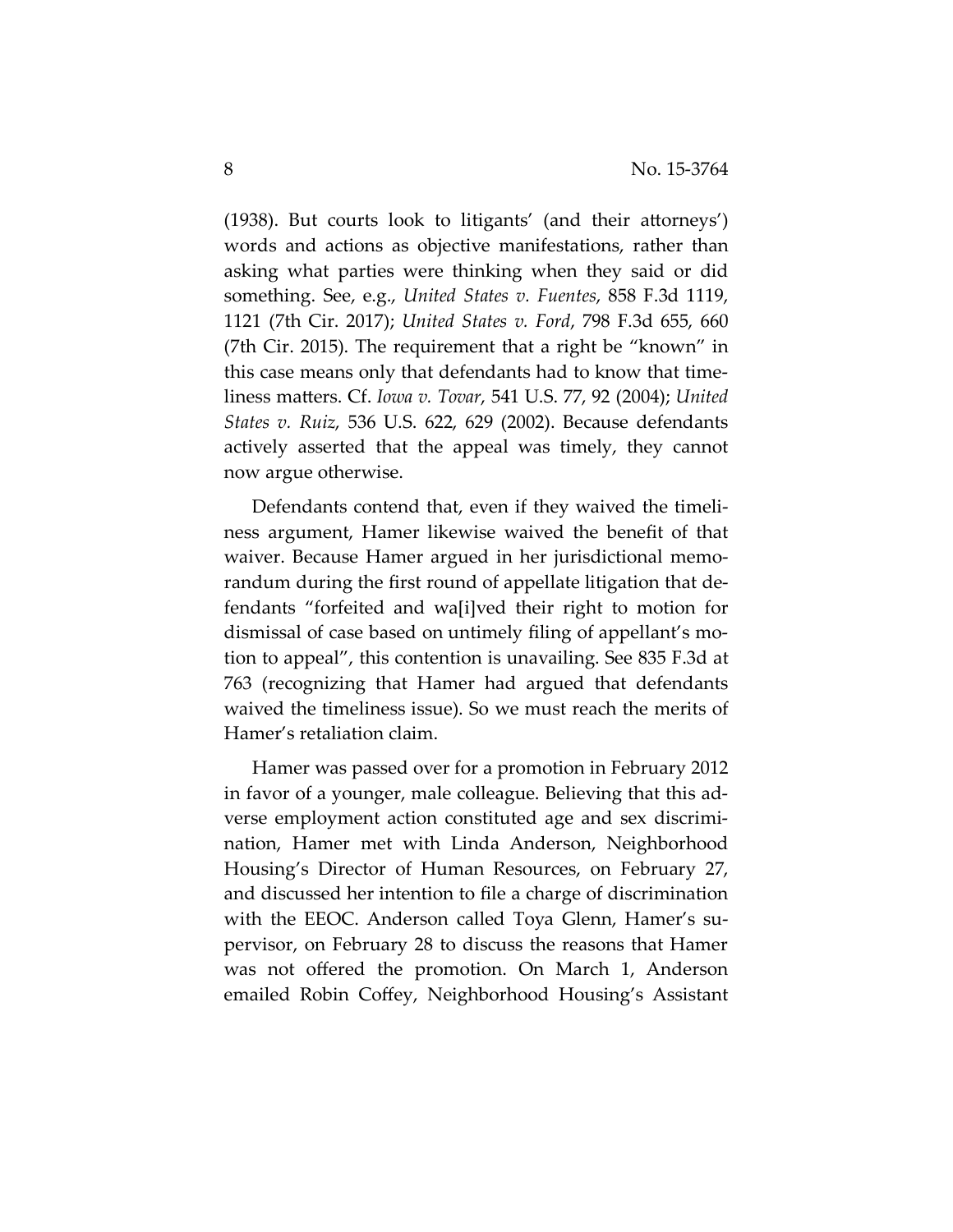Deputy Director, to request a meeting to "discuss a personnel issue." Later that day, Coffey replied to Anderson's email that the decision had been made to remove Hamer from the Mortgage Help Center. (Defendants assert that Glenn and Coffey made this decision without Fannie Mae exercising its right to remove employees from the Mortgage Help Center, but Hamer points to evidence that Mark Green, the Fannie Mae Site Manager, requested her removal. Given this factual dispute, which the district court did not resolve, we refer to all three as "decisionmakers".) Hamer was temporarily assigned alternative duties at Neighborhood Housing's central office. On March 14 Anderson told Hamer she could stay with Neighborhood Housing in a job that came with a 25% pay cut and a longer, more expensive commute, or she could refuse the job and be deemed to have resigned. She chose the latter.

Neighborhood Housing argues that Hamer's removal was prompted, not by a complaint that the decisionmakers were unaware of, but by ongoing communication issues that her supervisor had noted in multiple performance reviews and that Green complained of during February 2012. According to Hamer, these issues could not have been the real reason for her removal because Glenn, the day before Anderson called her, drafted a career progression plan giving Hamer a month to improve her communication skills and, hours before the call, arranged for Hamer to attend a conference in March. This suspicious timing, Hamer asserts, is evidence that Neighborhood Housing's proffered reason is pretextual.

The district court held that being given the choice between accepting a demotion and voluntarily resigning was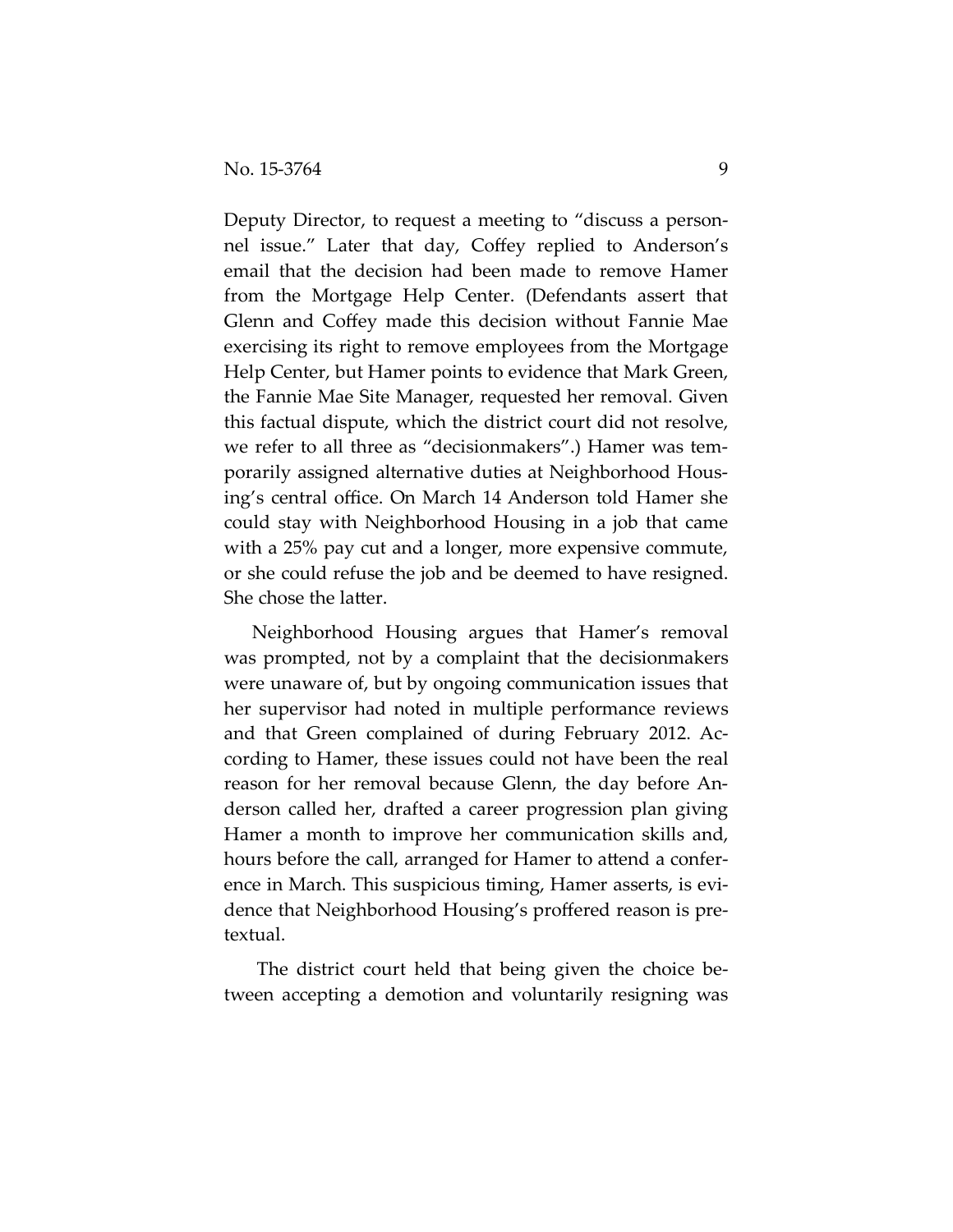not a constructive discharge and that Hamer had failed to show that her removal from the Center (which defendants conceded was an adverse employment action) was caused by the discrimination complaint. We don't need to decide whether the district court was correct on the constructive discharge point, however, because Hamer has not established a causal link between her discrimination complaint and either adverse action.

To retaliate against a complainant, decisionmakers must be aware of the complaint. Anderson knew of Hamer's intention to file a charge but didn't make any employment decisions, and Hamer has not established a genuine dispute about the decisionmakers' knowledge. Glenn, Coffey, and Green all filed affidavits asserting they were never told of Hamer's plan to file a complaint with the EEOC, and Anderson asserts that she never told *anyone* about it. In response Hamer offers only speculation.

Hamer observes that the affiants say they were not "told" about her plan to file a complaint but do not discuss whether they learned of the plan in some other way, as she conjectures they might. Glenn knew that Hamer had met with Anderson; maybe she inferred, when Anderson called the next day to discuss the reasons Hamer wasn't promoted, that the meeting concerned allegations of discrimination. Or the notes that Anderson took while meeting with Hamer may have fallen into the decisionmakers' laps. But Hamer did not depose Glenn, Coffey, Green, or anyone else, and she has not offered any support for her speculation. Hamer has not provided even a "scintilla" of evidence, see *Anderson v. Liberty Lobby, Inc.*, 477 U.S. 242, 248–52 (1986), to support her conjecture that the notes may have been included in her personnel